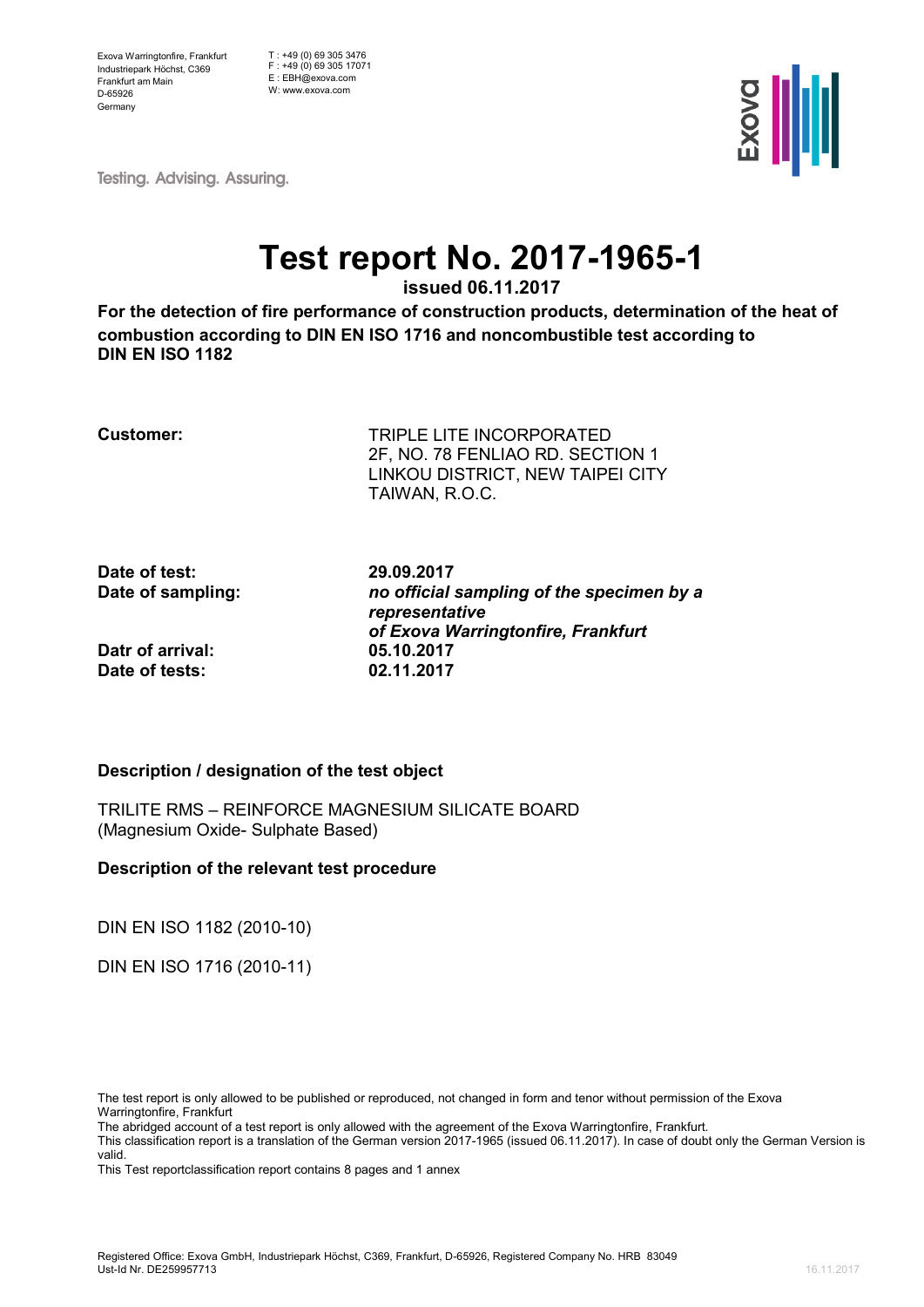



### **1. Description oft he sample material**

1.1 Details of the customer:

| Product name:       | TRILITE RMS - REINFORCE MAGNESIUM SILICATE BOARD<br>(Magnesium Oxide- Sulphate Based)                                                                                                                                                                                                                                                                                     |
|---------------------|---------------------------------------------------------------------------------------------------------------------------------------------------------------------------------------------------------------------------------------------------------------------------------------------------------------------------------------------------------------------------|
| Product description | TRILITE RMS - REINFORCE MAGNESIUM SILICATE BOARD<br>(Magnesium Oxide- Sulphate Based) with off-white color appearance is<br>produce from a core mixture of inert mineral ore based raw materials<br>mainly: MgO powder, MGSO <sub>4</sub> powder, perlite, wood fibre, other fillers<br>and embedded with layers of glassfibre mesh and non-woven cloth<br>on both sides. |
|                     | Boards standard thickness produce are 3 mm to 20 mm                                                                                                                                                                                                                                                                                                                       |
|                     | Boards Density: 1100 kg/m <sup>3</sup> (tolerance $\pm$ 12 %)                                                                                                                                                                                                                                                                                                             |
|                     | The material is formed by 5 layers, a surface layer (non-woven fabric),<br>then the glassfibre mesh (those two would be the none substantial<br>components), then the core raw material mixture (substantial<br>component) and on the other face the same described finish (surface<br>layer and glassfibre mesh)                                                         |
| Intended end use:   | TRILITE RMS boards are intended for use in internal and<br>external construction applications, such as internal and external<br>wall, ceiling, fascia, pre-fabricated homes, decorative substrate,<br>door productions, backer board, flooring, partitions, linings,<br>eaves, soffits, furniture's, countertops, fire rated applications                                 |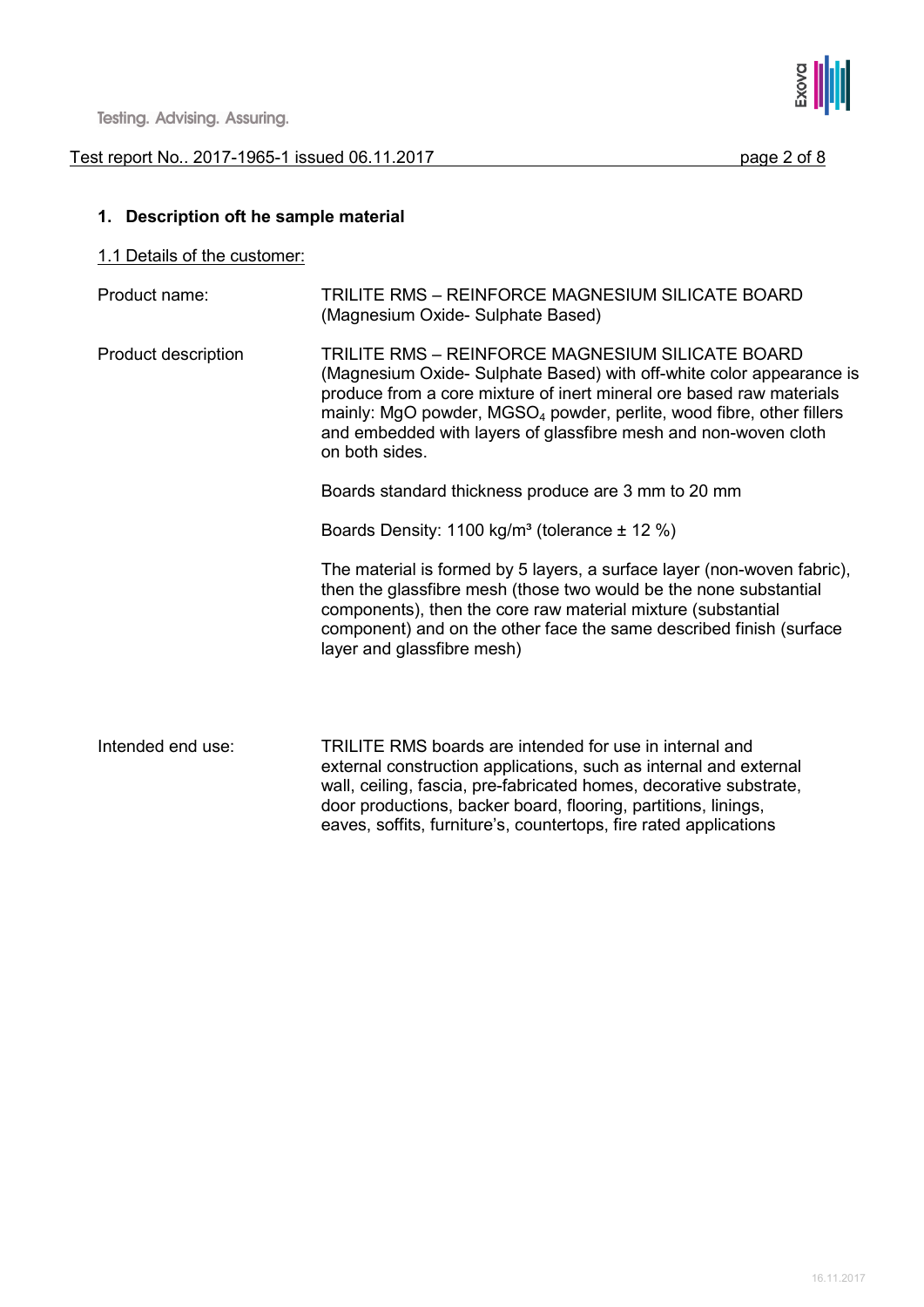

### 1.2 At the specimen preparation by Exova Warringtonfire, Frankfurt determined values:

### **Non combustible test according to DIN EN ISO 1182:**

Sample of TRILITE RMS – REINFORCE MAGNESIUM SILICATE BOARD

| Colour: | white |
|---------|-------|
|---------|-------|

Thickness: 10-20 mm

Surface weight: i.a.. 19,93 kg/m<sup>2</sup> (in 20mm material thickness)

Density: i.a. 996,5 kg/m<sup>3</sup>

The samples are air-conditioned according to DIN 13823 up to constant weight with standard air

The samples of the furnace test were then dried at 60 °c for 24 hours in the drying cabinet and stored in the Desiccator until testing.

The samples consisted of 2 discs each with a thickness of approx. 20 mm and a disc with a thickness of 10 mm, with a diameter of approx. 45 mm.

### **Calorific value according to DIN EN ISO 1716:**

From the customer delivered material specimen of glasfiber mesh cloth, non woven cloth and magnesium core mixture.

| Material               | Colour |      | Thickness   Surface weight |
|------------------------|--------|------|----------------------------|
|                        |        | [mm] | [kg/m <sup>2</sup> ]       |
| glasfiber mesh cloth   | weiß   | 0.28 | 0.151                      |
| non woven cloth        | weiß   | 0,26 | 0.058                      |
| magnesium core mixture | weiß   | 10   | 19.721                     |

The samples of the calorific value determination made after the air conditioning by crushing.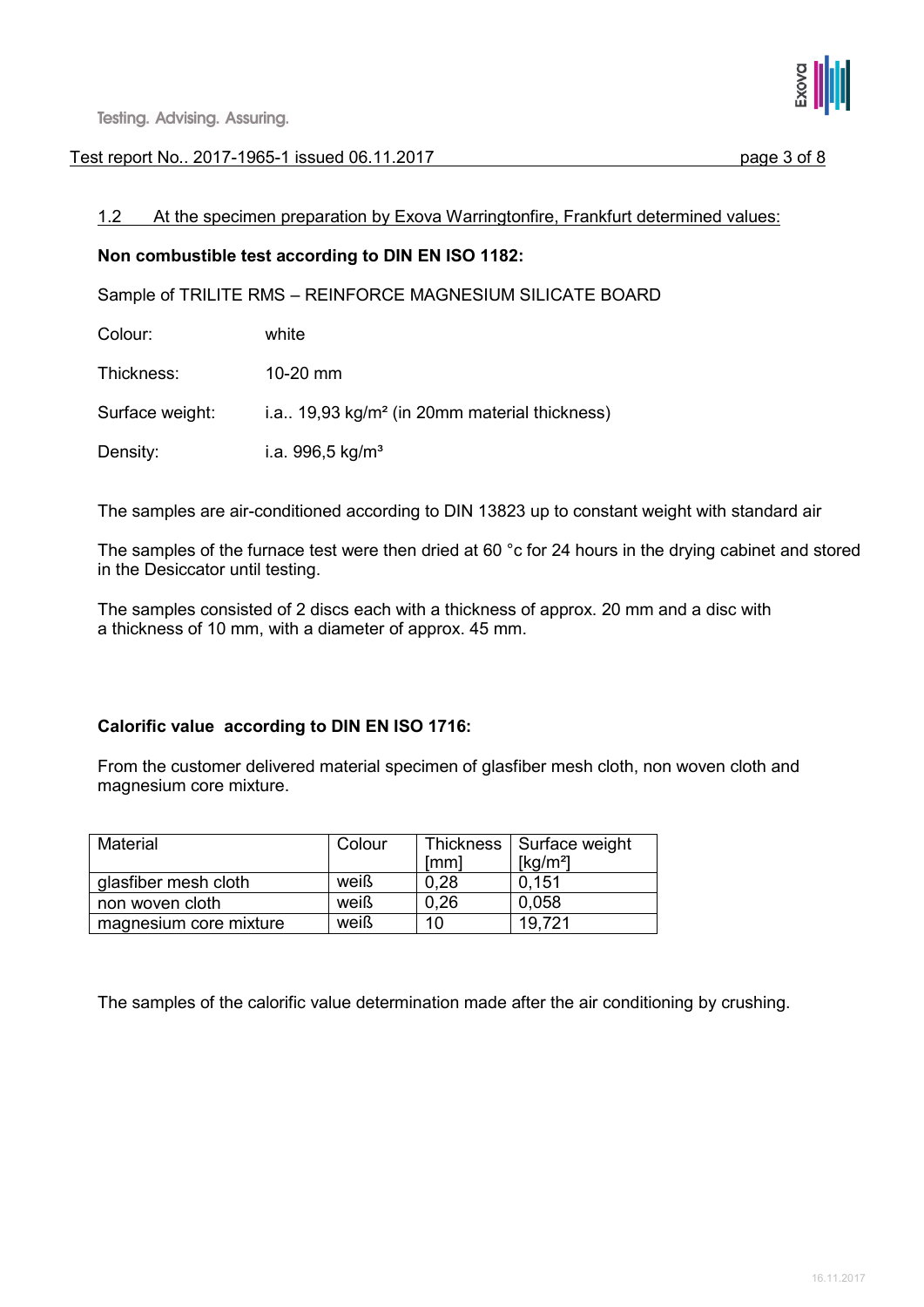#### Test report No. 2017-1965-1 issued 06.11.2017 page 4 of 8



### **2. Test results**

#### **2.1 Test results: Determination of the heat of combustion according to DIN EN ISO 1716 (Upper heat value according to DIN 51900)**

| Specimen clima storing:                                            | according to EN 13238                                  |
|--------------------------------------------------------------------|--------------------------------------------------------|
| Test procedure:                                                    | crucible procedure                                     |
| Burn aid (VHM):                                                    | parafin oil high-viscosity, Ph Eur, BP, USP, Fa. Merck |
| Gross heat of combustion VHM:                                      | 46,0656 MJ/kg                                          |
| Measuring instrument: Parr 1266 / Isoperibole bomb-calorimeter     |                                                        |
| Water equivalent E des calorimeters: 10,0622 kJ/K = 0,0100622 MJ/K |                                                        |

### 2.1.1 Glasfiber Mesh cloth:. 0,151kg/m²

| specimen no.    | weighted-in quantity<br>specimen | weighted-in quantity<br>VHM <sup>*</sup> | gross heat of combustion |                   |
|-----------------|----------------------------------|------------------------------------------|--------------------------|-------------------|
|                 | a                                | a                                        | MJ/kg                    | MJ/m <sup>2</sup> |
|                 | 0,4000                           | 0,4032                                   | $-0,7346$                | $-0,1109$         |
| 2               | 0,4041                           | 0,4030                                   | $-1,3240$                | $-01999$          |
| 3               | 0,4149                           | 0,4077                                   | $-0,7600$                | $-0,1148$         |
| Result/average: |                                  |                                          | 0,0000                   | 0,0000            |

Remarks: none

### 2.1.2 Non woven cloth: 0,058 kg/m²:

| specimen no.    | weighted-in quantity<br>specimen | weighted-in quantity<br>VHM <sup>*</sup> | gross heat of combustion |                   |
|-----------------|----------------------------------|------------------------------------------|--------------------------|-------------------|
|                 | a                                | a                                        | MJ/kg                    | MJ/m <sup>2</sup> |
|                 | 0,5020                           | 0,5101                                   | 4,9776                   | 0,2887            |
| 2               | 0,5062                           | 0,5169                                   | 4,5528                   | 0,2641            |
| 3               | 0,5009                           | 0,5096                                   | 3,6493                   | 0,2117            |
| Result/average: |                                  |                                          | 4,3932                   | 0,2548            |

Remarks: none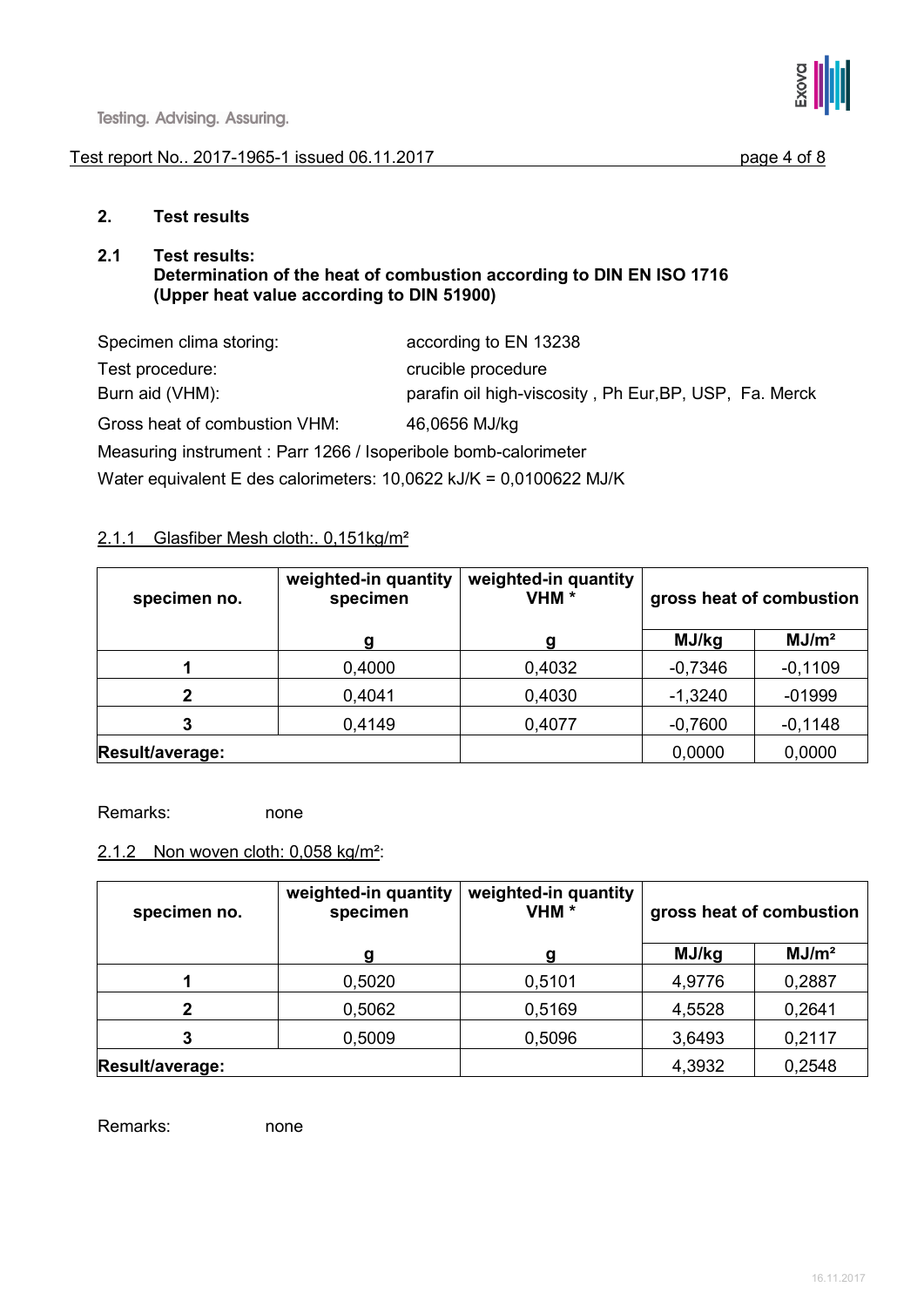## **2.1 Determination of the heat of combustion according to DIN EN ISO 1716**

#### 2.1.3 Magnesium core mixture:

| specimen<br>no  | weighted-in<br>quantity<br>specimen<br>[g] | weighted-in<br>quantity VHM<br>[g] | gross heat of<br>combustion<br>[MJ/Kg] |
|-----------------|--------------------------------------------|------------------------------------|----------------------------------------|
| 1               | 0,5094                                     | 0,5040                             | $-0,8547$                              |
| 2               | 0,5021                                     | 0,5024                             | $-1,7578$                              |
| 3               | 0,5040                                     | 0,5048                             | $-0,5775$                              |
| Result/average: |                                            |                                    | 0,0000                                 |

Remarks: none

.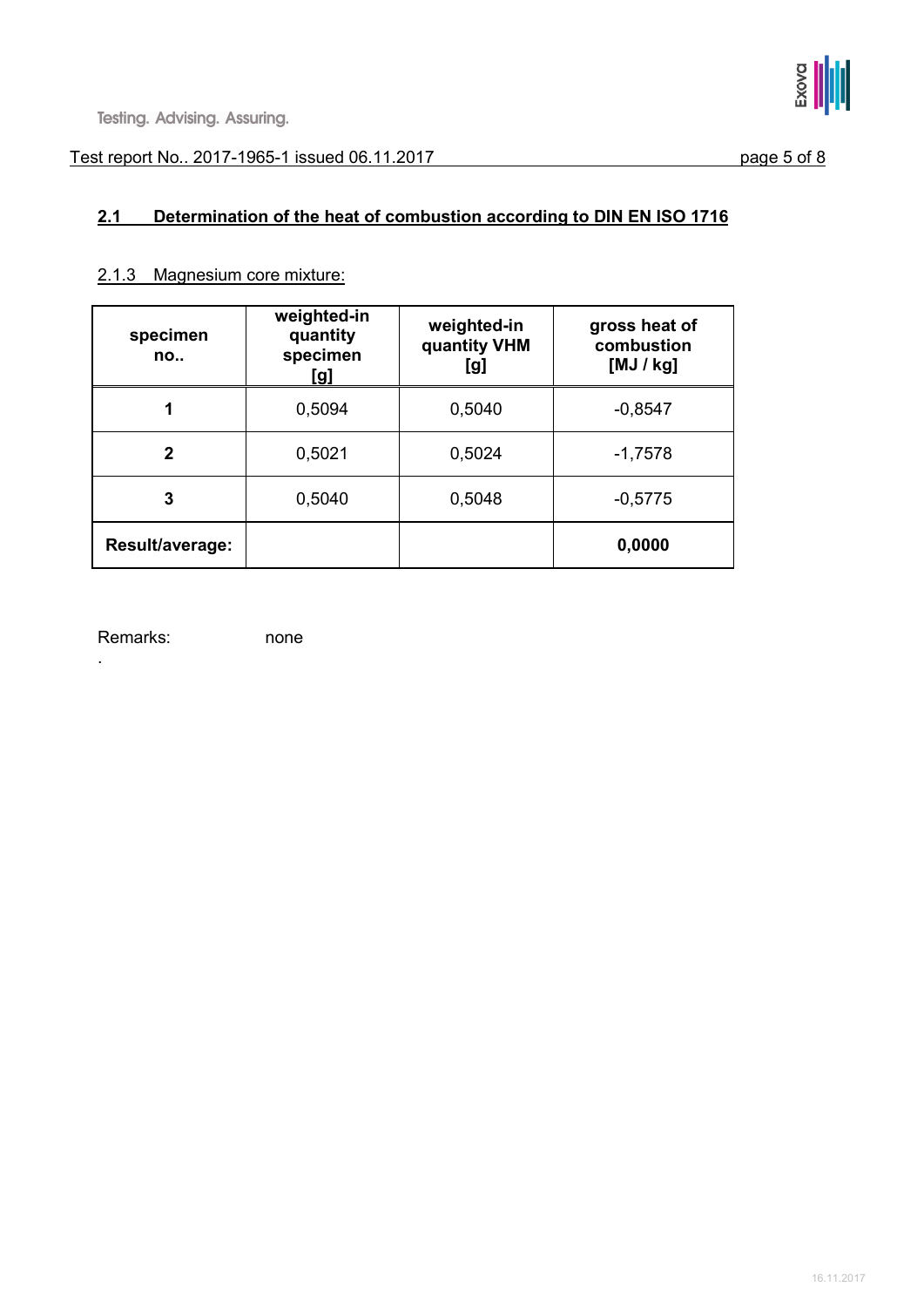

### Test report No.. 2017-1965-1 issued 06.11.2017 page 6 of 8

### **2.2 Test results:**

**Determination of the total heat of combustion according to DIN EN ISO 1716 (Upper heat value according to DIN 51900)** 

| Component      | <b>Material</b>           | <b>Surface weight</b><br>[ $kg/m2$ ] | share of the<br>product<br>[%] | gross heat of<br>combustion<br>[MJ/kg] |
|----------------|---------------------------|--------------------------------------|--------------------------------|----------------------------------------|
|                | glasfiber mesh cloth      | 0,151                                | 0,76                           | 0,0000                                 |
| $\overline{2}$ | non woven cloth           | 0,058                                | 0,29                           | 0,0127                                 |
| 3              | magnesium core<br>mixture | 19,721                               | 98,95                          | 0,0000                                 |
|                | Total product             | 19,93                                | 100                            | 0,0127                                 |

Remarks: none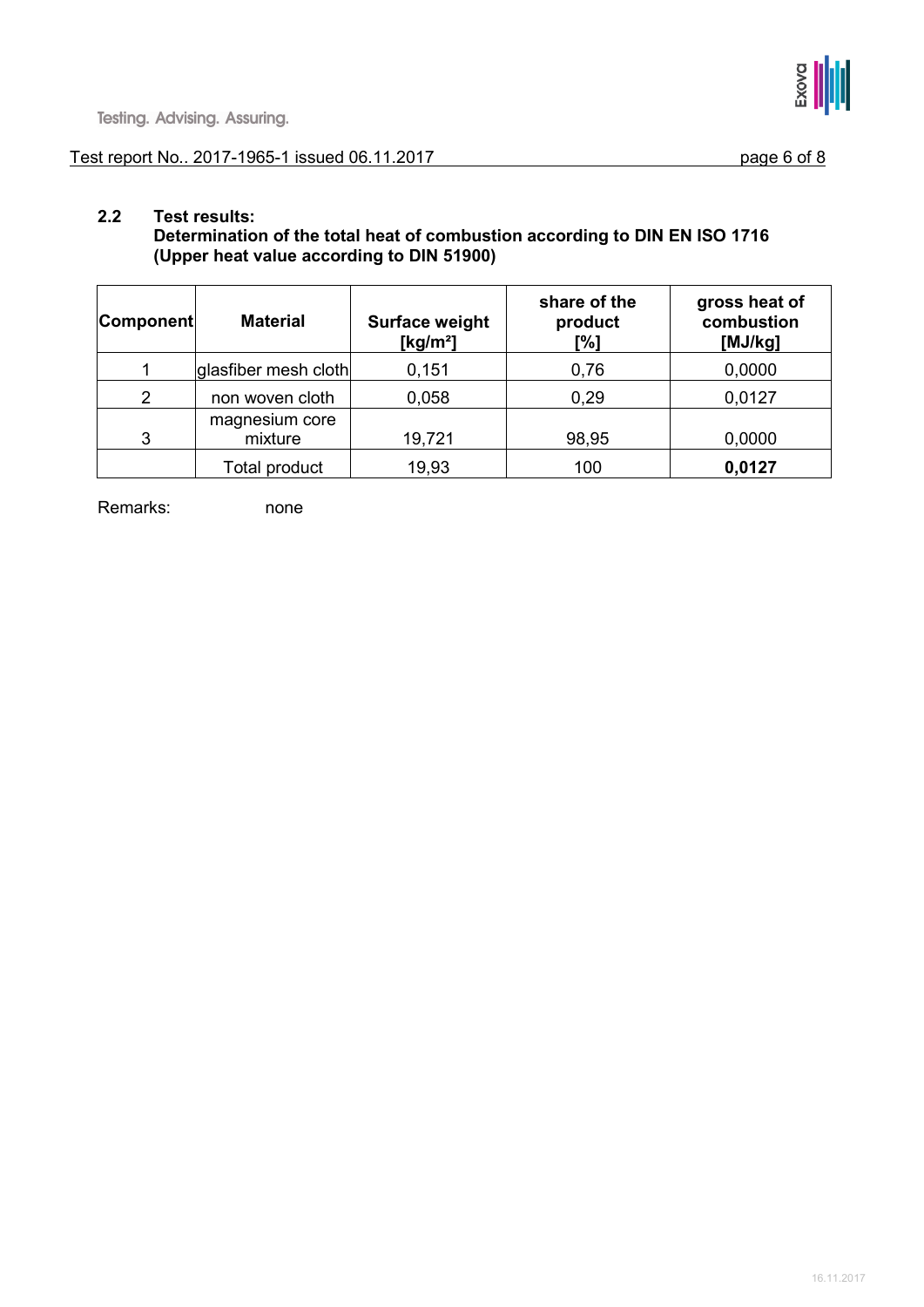

#### Test report No.. 2017-1965-1 issued 06.11.2017 page 7 of 8

### **2.3 Non- combustibility test according to DIN EN ISO 1182**

| Specimen-No.                      |       | 1           | $\overline{2}$ | $\overline{3}$ | $\overline{\mathbf{4}}$ | 5           | average     |
|-----------------------------------|-------|-------------|----------------|----------------|-------------------------|-------------|-------------|
| <b>Test duration</b>              | [min] | 40          | 40             | 40             | 45                      | 40          |             |
| <b>Inital mass</b>                | [g]   | 79,67       | 79,39          | 78,48          | 79,99                   | 79,77       | 79,46       |
| <b>Final mass</b>                 | [g]   | 48,20       | 48,12          | 48,01          | 48,42                   | 48,20       | 48,19       |
| <b>Mass loss</b>                  | [g]   | 31,47       | 31,27          | 30,47          | 31,57                   | 31,57       | 31,27       |
| <b>Mass loss</b>                  | [%]   | 39,5        | 39,4           | 38,8           | 39,5                    | 39,6        | 39,36       |
| $T_{\text{max}}$                  | [°C]  | 773,4       | 772,4          | 776,2          | 784,6                   | 774,3       | --          |
| $T_{fEnd}$                        | [°C]  | 770,6       | 770,8          | 775,5          | 783,8                   | 771,9       | --          |
| $T_{\text{Smax}}$                 |       | 782,1       | 779,8          | 787,0          | 793,3                   | 784,2       | --          |
| $T_{\rm{sf}}$                     |       | 779,7       | 778,5          | 785,9          | 792,8                   | 782,0       | --          |
| $\Delta T_s$                      | [°C]  | 2,4         | 1,3            | 1,1            | 0,5                     | 2,2         | 1,5         |
| $\Delta T$                        | [°C]  | 2,8         | 1,6            | 0,7            | 0,8                     | 2,4         | 1,66        |
| <b>Sustained</b><br>flaming       | [s]   | $\mathbf 0$ | 0              | $\mathbf 0$    | $\mathbf 0$             | $\mathbf 0$ | $\mathbf 0$ |
| <b>Total time of</b><br>sustained | [s]   | $\mathbf 0$ | $\mathbf 0$    | $\mathbf 0$    | $\overline{0}$          | $\mathbf 0$ | $\mathbf 0$ |

**flaming** Remarks: none

Furnace calibration, see annex 1

 $T_{\text{max}}$  = max. furnace temperature<br> $T_{\text{fEnd}}$  = final furnace temperature  $T_{f_{\text{End}}}$  = final furnace temperature<br> $T_{\text{Smax}}$  = max. specimen surface te  $\Delta T$  (T<sub>max</sub> **- T**<sub>f</sub>) = furnace temperature rise<br> $\Delta T_s$  (T<sub>smax</sub> **- T**<sub>sf</sub>) = specimen surface temper

- 
- 

**TSmax** = max. specimen surface temperature

 $T_{\text{Sf}}$  = final specimen surface temperature<br> $\Delta T$  ( $T_{\text{max}}$  -  $T_f$ ) = furnace temperature rise

**∆TS (TSmax - TSf)** = specimen surface temperature rise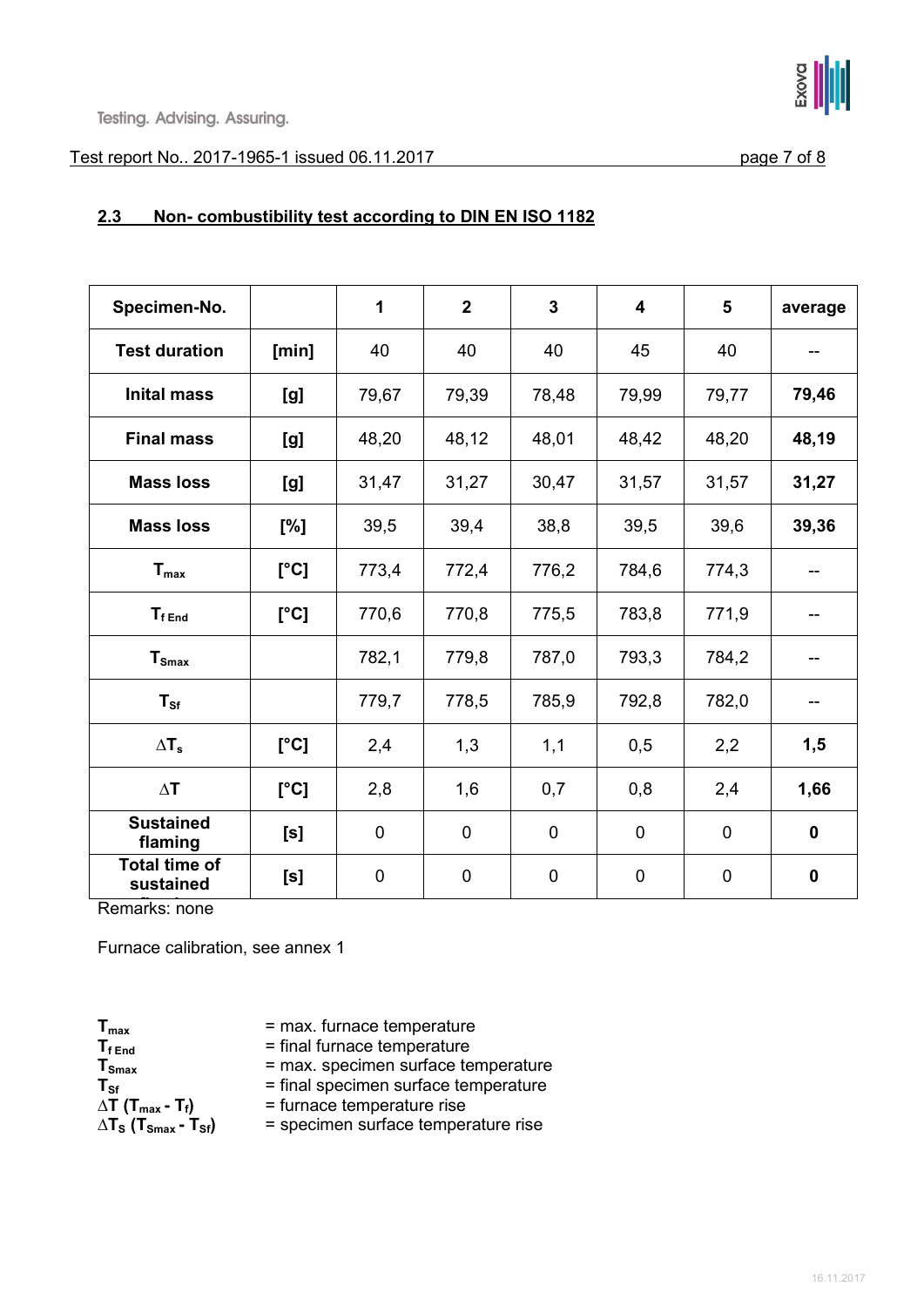#### Test report No.. 2017-1965-1 issued 06.11.2017 page 8 of 8



#### **3. Special comment**

- **3.1** The fire test result is only valid for the in chapter one described material. In the composition with other materials (for example coatings, deposits) the burning behaviour could be influenced unfavourable. The burning behaviour in composition with other materials has to be tested separately.
- **3.2** The test results refer only on the behaviour of the specimen under the special conditions of the test. They are under circumstances not the only appraisal criterion for the potential burning behaviour of the building product in the use of application.
- **3.3** The tests were accomplished according to the standards DIN EN ISO 1182 and DIN EN ISO 1716.
- **3.4** This test report is only used for issuing a classification report according to DIN EN 13501-1.

This test report replaces the report 2017-1965 issued 06.11.2017 (date of signature) which is invalid from now on.

Frankfurt, the 16.11.2017

/ Sir

P. Scheinkönig / A. Garcia Tester in charge Tester in charge Head of the test laboratory

i.V. M. Ronzheimer<br>Dipl.-Ing. T. Zachäus